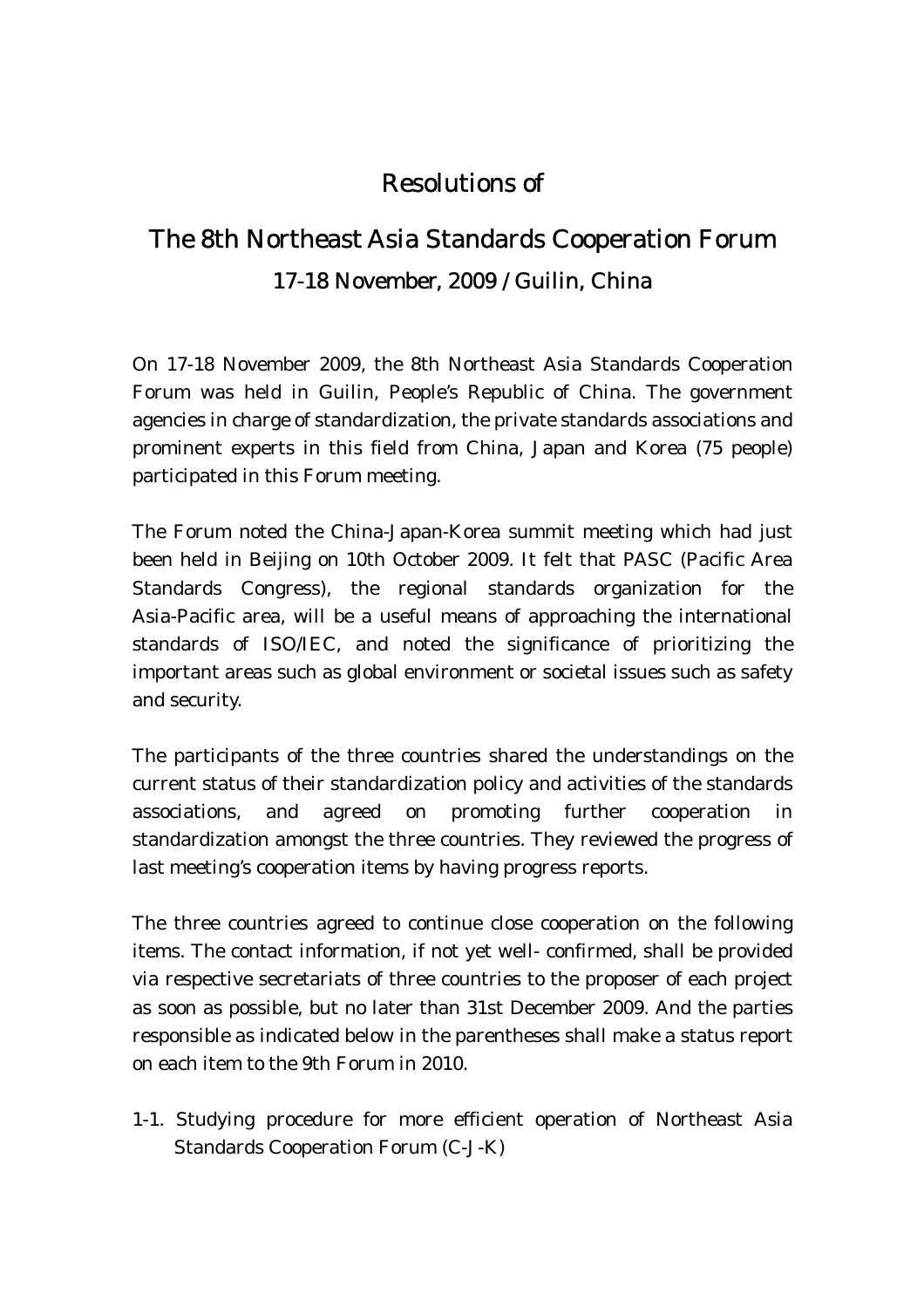- 1-2. Reinforcement of information exchanges, such as those on national mirror committees of ISO/IEC TCs/SCs of each country (C-J-K)
- 1-3. Joint response to the new business of ISO and IEC (C-J-K)
- 1-4. Information exchanges on CJK-SITE (China, Japan, Korea Standards cooperation on Information Technology and Electronics), standardization project on information technology and electronics fields (C-J-K)
- 1-5. Accessible design (J)
- 1-6. Assistive products (J)
- 1-7. Cooperation in ISO/TC 171 (Document management applications) of evaluation and preservation of 2-byte font design (J)
- 1-8. Cooperation in ISO/TC 162 (Doors and window) (J)
- 1-9. Test Method for Fibrous Activated Carbon (J)
- 1-10. Enhancing Information Exchange over the Activities of ISO/TC 71 (Concrete, Steel-reinforced Concrete and Pre-stressed Concrete) (J)
- 1-11. Cooperation of International Standardization Activities on SR (K)
- 1-12. Education on Standards (K)
- 1-13. Measurement Methods of LED Backlight Unit for Liquid Crystal Display (K)
- 1-14. Standardization of Thermal Conductivity of Thermal Spray Coating Layers in Ceramics (K)

The Forum agreed that the following item was successfully completed:

\* Textiles-Determination of Antifungal Activity of Antifungal Finished Products (J)

The Forum agreed to start cooperation on the following new items proposed in this forum. The detailed contact information shall be provided via the respective secretariats to the next Forum Secretariat (JSA) as soon as possible, but no later than 31st December 2009. And the parties responsible as indicated below in the parentheses shall make a status report on each item to the 9th Forum in 2010.

- 2-1. Information Exchanges on General Requirements for Emission Limit of Volatile Organic Compound of Adhesives (C)
- 2-2. Information Exchanges on Guideline on Quality and Safety Technology